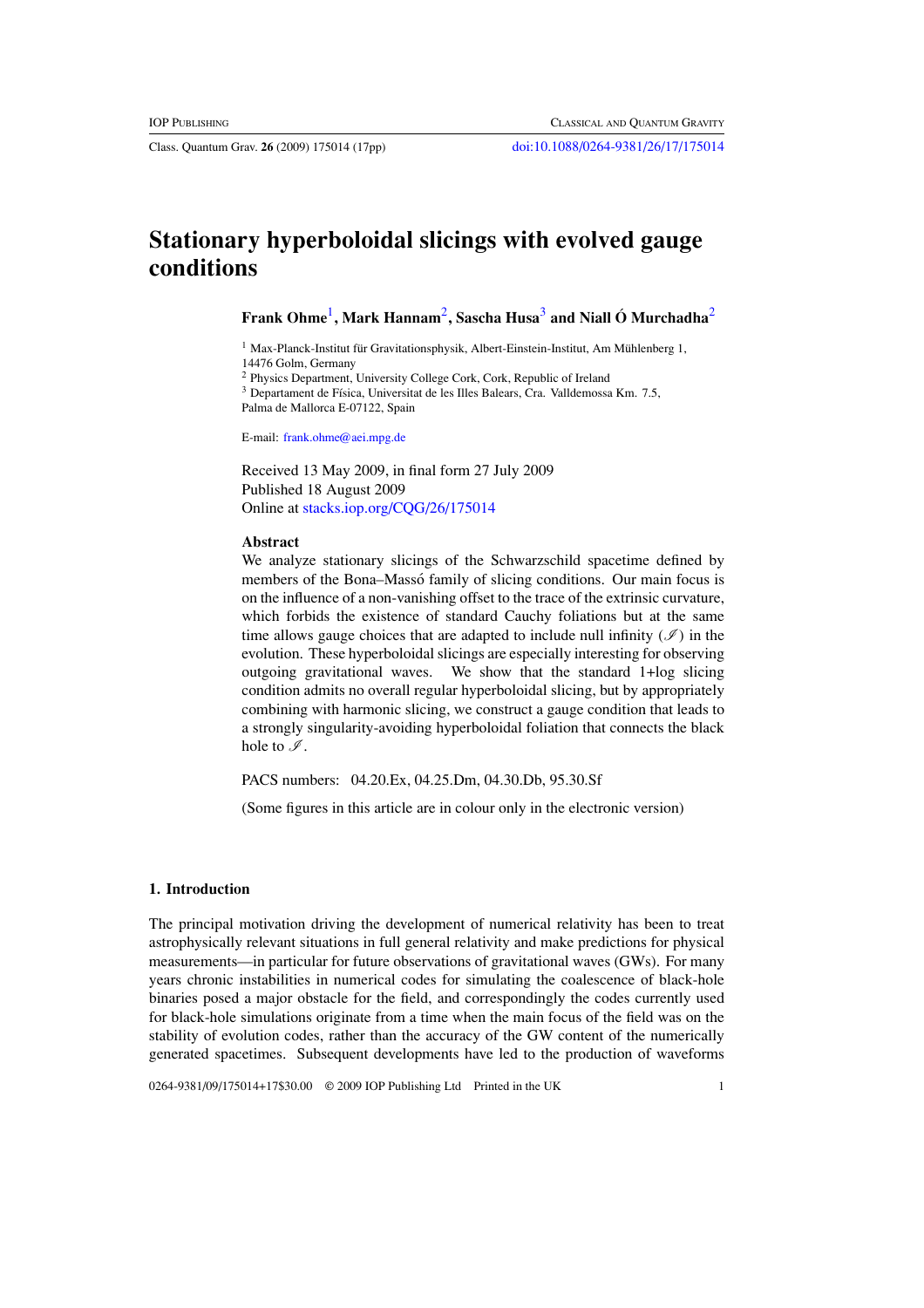that are accurate enough for many applications in GW astronomy in the near future [\[1\]](#page-14-0), but succeeding generations of detectors (e.g. LISA [\[2](#page-14-0), [3\]](#page-14-0) or the Einstein telescope [\[4](#page-14-0)]) will however significantly increase the accuracy requirements for numerical simulations.

Following the initial breakthrough of  $2005$  [\[5–7\]](#page-14-0), a wealth of information on the coalescence of black holes has already been learned from numerical simulations (see  $[8, 9]$  $[8, 9]$  $[8, 9]$  $[8, 9]$ ) for overviews), and the accuracy of numerical codes has increased dramatically (see e.g. [\[1](#page-14-0)]). If we are to extract the maximum possible physical and astrophysical information from GW observations, however, we will eventually require yet more accurate, and unambiguous, calculations of the GW signals from these systems. The calculation of the GW signal is complicated in general relativity because observers of signals at astronomical distances from the sources are appropriately idealized by quantities defined at null infinity  $[10-12]$  $[10-12]$ , i.e., locations arbitrarily far from the source along lightlike directions. In most numerical codes one calculates an approximation to the GW signal at some set of finite distances (on the order of ∼100*M*, where *M* is the total mass of the system) from the source, and extrapolates the result to null infinity the same way one extrapolates the results from runs at different spacings of the numerical grid to vanishing grid spacing. This procedure is cumbersome, computationally expensive, and, often more importantly, prone to numerical errors and oddities of the numerical coordinates that dominate the error estimate of the final signal.

A preferable approach would be to include null infinity in the numerical code, and there has indeed been much recent progress in this direction, for example in characteristic evolution [\[13–15](#page-15-0)], and the hyperboloidal initial-value problem [\[16](#page-15-0), [17](#page-15-0)]. In this paper we are concerned with the latter approach, namely constructing asymptotically null slices of a black-hole spacetime, with a view to adapting our methods in the future to the construction of hyperboloidal multiple-black-hole initial data for use in numerical simulations. The construction of hyperboloidal initial data is however related to the method that will be used to evolve them, and in particular to the gauge conditions, which will be the focus of this paper.

The idea of evolving the Einstein equations as a Cauchy problem along a foliation of spacelike surfaces that reach null infinity was pioneered by Friedrich [\[18,](#page-15-0) [19](#page-15-0)] (see [\[20–23](#page-15-0)] for early overviews on numerical work). It was recognized early on that including null infinity in a numerical simulation naturally involves a compactification of an infinite physical domain onto a finite grid, and is prone to lead to singularities in the differential equations that we wish to solve (for a suggestion to use more generalized slices see  $[24]$  $[24]$ ). Finding a convenient regularization of these equations is one of the major obstacles to the use of null infinity in numerical simulations. A point of view that has been advocated in recent years [\[16,](#page-15-0) [25–27](#page-15-0)] is that *before* formulating the concrete system of equations to be solved, the geometric structure of null infinity, which expresses the asymptotically Minkowskian nature of radiation spacetimes, should be made as manifest as possible in the coordinate gauge conditions that will be used. Such a strategy has worked very well for characteristic evolution [\[15](#page-15-0), [28\]](#page-15-0). The hope is that this will simplify the regularization problem, keep the resulting equations as simple as possible, and carry over many techniques from 'conventional' numerical-relativity simulations on finite Cauchy slices.

Before doing this, one must settle on gauge conditions. It is a common practice in numerical relativity, and ubiquitous in current black-hole-binary codes, to evolve gauge conditions with hyperbolic equations. For example, the popular moving-puncture method employs gauge conditions chosen from the Bona–Masso family  $[29]$  $[29]$  $[29]$  (see however  $[30-32]$  for elliptic-hyperbolic approaches).

Although one ultimately wants to simulate a dynamical spacetime, stationary solutions play an important role: in many applications perturbations ultimately radiate away, and a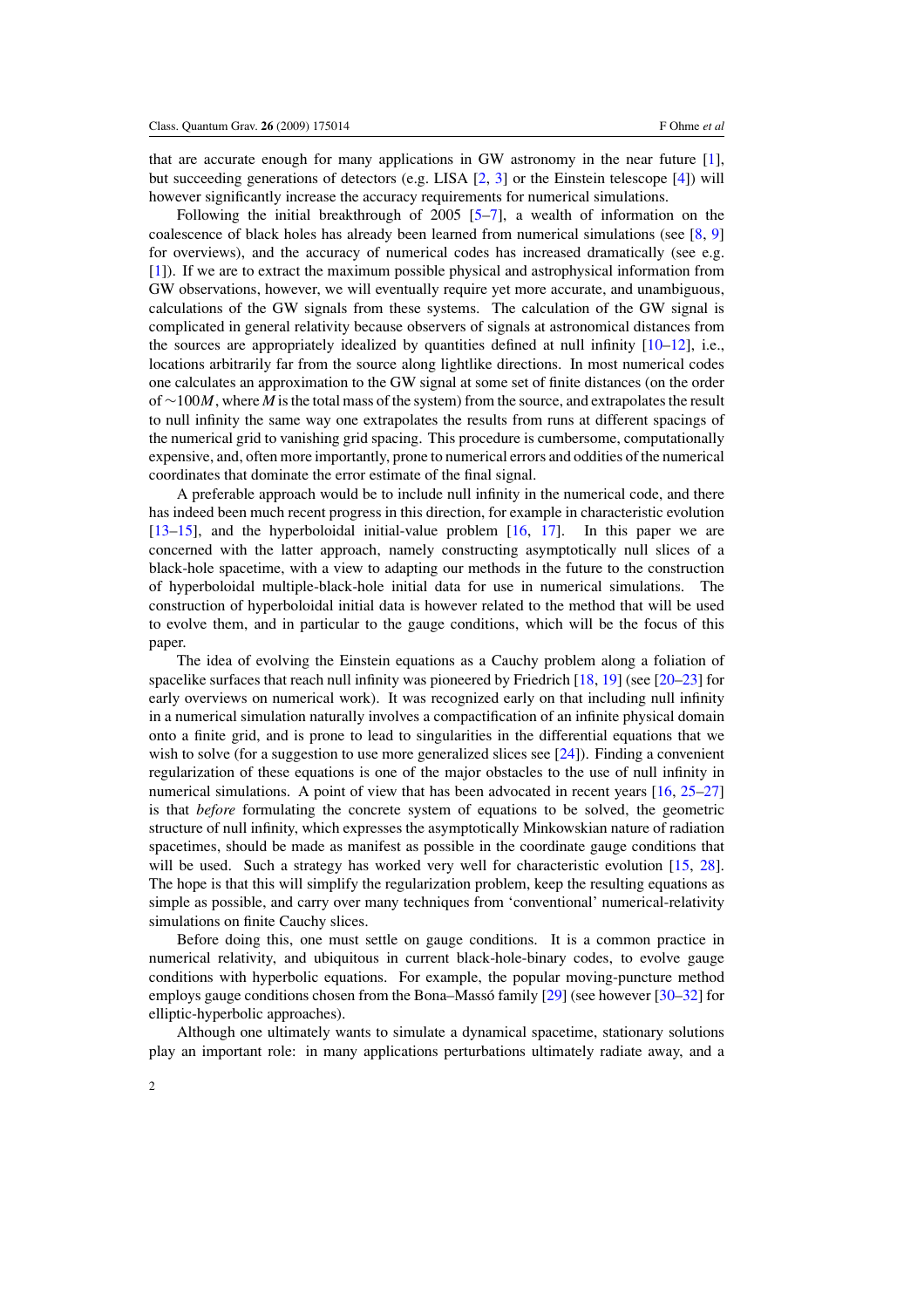stationary solution is approached. This is true in particular for astrophysical black-hole spacetimes. It is therefore fruitful to first think in terms of stationary solutions with respect to the gauge conditions. In fact, it is somewhat surprising that the search for stationary representations of black holes which are compatible with the gauge conditions one is using was not posed much earlier as one of the fundamental questions in numerical relativity. Stationary solutions also motivate more suitable numerical methods and forms of initial data. The importance of time-independent descriptions of Minkowski spacetime as a starting point for numerical approaches to the hyperboloidal initial value problem and as a test case for the conformal field equations approach has been discussed in [\[23\]](#page-15-0). For recent work on the associated problem of freezing the coordinate position of null infinity in compactified evolutions see [\[33,](#page-15-0) [34\]](#page-15-0).

In [\[35–37](#page-15-0)] we have discussed explicit stationary representations describing a nonspinning black hole, which are consistent with the specific gauge conditions used in the moving-puncture method and represent a trumpet geometry: the slice extends from a throat at some finite value *R*<sub>0</sub> of the Schwarzschild radial coordinate out to spatial infinity. In [\[34\]](#page-15-0) such maximally sliced 'trumpet data' have been matched explicitly to a family of stationary hyperboloidal slices. In this paper, we construct such 'hyperboloidal trumpet' slices directly from an evolved gauge condition, with the hope that it will provide a useful starting point for developing a method for the simulation of black-hole-binary spacetimes with asymptotically null slices. We first study the compatibility of the Bona–Masso family of slicing conditions  $[29]$  $[29]$  with regular stationary *hyperboloidal* slices of Schwarzschild–Kruskal spacetime. We find incompatibility for the popular '1+log' subfamily, but compatibility for harmonic slicing and certain 'hybrid' conditions, which we construct to yield stationary slices which are both hyperboloidal and singularity avoiding, and which are therefore interesting regarding the generalization of the moving-puncture method to the hyperboloidal problem.

#### **2. Preliminaries**

#### *2.1. Geometry of hyperboloidal slices*

Before embarking on technicalities, let us note that a crucial geometric quantity in our work is the (trace of the) extrinsic curvature—in this paper we will choose the convention that the extrinsic curvature of a three-dimensional spacelike hypersurface is defined as the Lie derivative with respect to the timelike unit normal  $n^a$  of the induced metric  $h_{ab}$ ,  $K_{ab} = +\frac{1}{2}\mathcal{L}_n h_{ab}$ , with a positive sign. This sign convention is unfortunately not common in numerical relativity, but we believe it is beneficial for physical intuition: positive mean curvature  $K = h^{ab} K_{ab}$  then signifies an expanding volume element, while negative K signifies contraction.

While we are interested in the asymptotic structure of slices, in order to simplify notation we will actually not directly work with the conformal compactification picture [\[10\]](#page-14-0), which has become a standard tool [\[38\]](#page-15-0), but we nevertheless want to define hyperboloidal slices as regular spacelike hypersurfaces in a compactified spacetime in the sense of Penrose [\[10\]](#page-14-0). It then follows for the physical trace of the extrinsic curvature  $K$ , that  $K > 0$  at future null infinity  $\mathscr{I}^+$ , and  $K < 0$  at past null infinity  $\mathscr{I}^-$ . The name 'hyperboloidal' stems from the fact that such surfaces are analogous to the standard hyperboloids  $t^2 - x^2 - y^2 - z^2 = (3/K)^2$ in Minkowski space, which provide the simplest example. A wider class of important standard examples are provided by the constant mean curvature (CMC) slicings, defined as  $K = \text{const.}$ , which are important for cosmology and very well studied in spherical symmetry [\[39–41\]](#page-15-0). For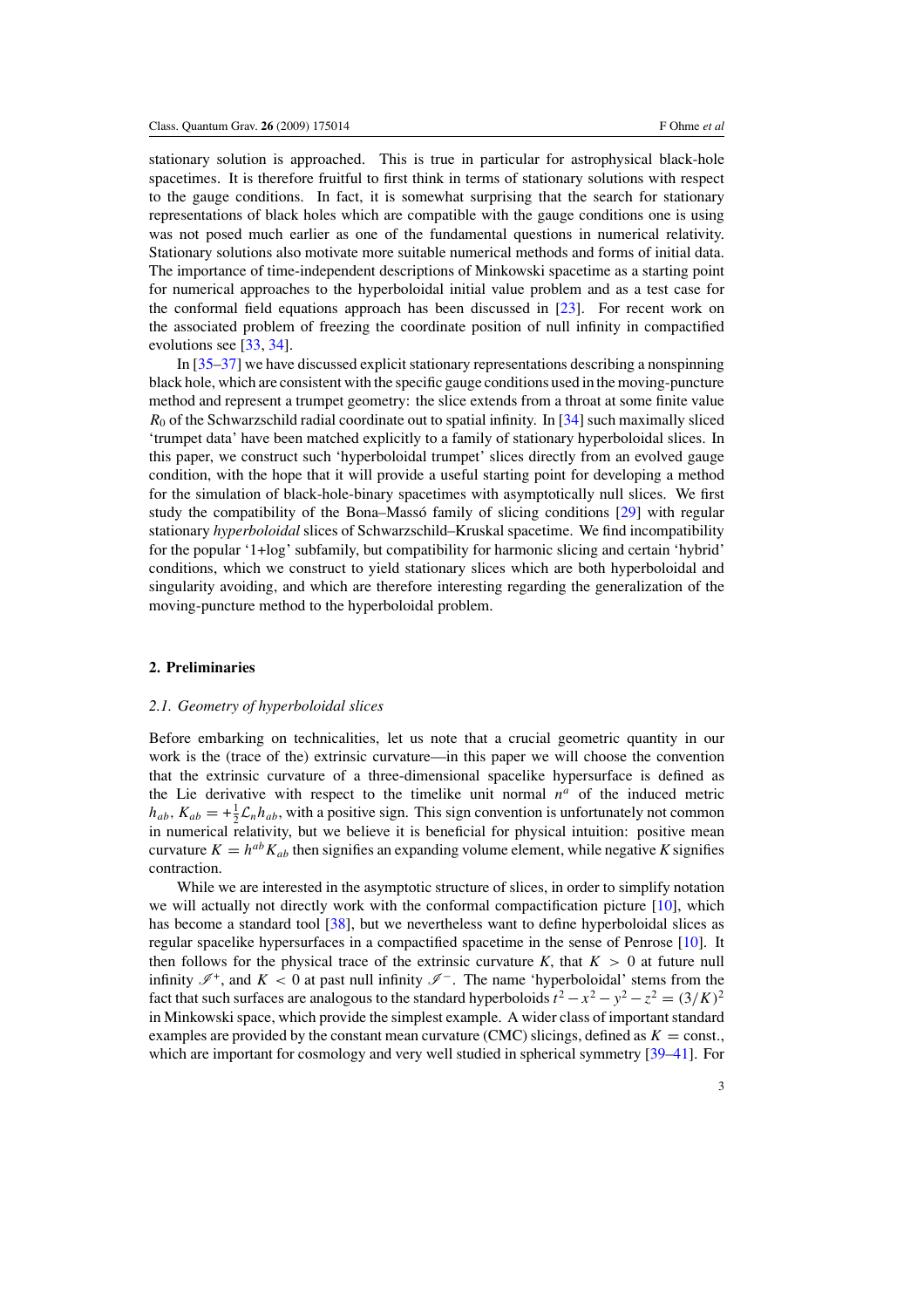<span id="page-3-0"></span>the purpose of comparing our results to CMC slicing, it is sufficient to recall that the stationary lapse  $\alpha$  for a constant  $K = \overline{K}$  in spherical symmetry reads

$$
\alpha = \sqrt{\left(\frac{\bar{K}R}{3} - \frac{C}{R^2}\right)^2 + 1 - \frac{2M}{R}},\tag{1}
$$

where *R* is the areal radius, *M* is the mass of the Schwarzschild black hole and *C* is an integration constant that is of no interest for us.

The key difference between a Cauchy slice and a hyperboloidal slice of an asymptotically flat spacetime, for the purpose of this paper, is in the asymptotic behavior of the standard lapse function *α* and shift vector *β<sup>a</sup>* [\[42](#page-15-0)]. It is well known that for a Cauchy foliation one has that  $\alpha \to 1$  and  $|\beta^a| \to 0$  as  $r \to \infty$ , while for hyperboloidal foliations we have that

$$
\alpha = \mathcal{O}(r), \qquad |\beta^a| = \mathcal{O}(r^2) \qquad \text{for} \quad r \to \infty,
$$
 (2)

where  $r$  is a radial coordinate that asymptotically behaves like the Schwarzschild radial coordinate. For a stationary hyperboloidal slice that reaches out to  $\mathscr{I}^+$ , where the mean extrinsic curvature asymptotes to a positive value, the shift vector points inward at large separation, while at  $\mathcal{I}^-$  it points outward. This is intuitively clear from looking at a Penrose diagram such as figure [11:](#page-12-0) in order to keep  $\mathscr{I}^+$ , say, at a constant coordinate location, the shift vector has to point along  $\mathcal{I}^+$ , i.e., along an ingoing null surface. Likewise, to keep a black-hole horizon in place, an outward pointing shift vector is required, and consequently the shift vector must be expected to change its sign for stationary slices that connect a black hole to  $\mathscr{I}^+$  (or a white hole to  $\mathscr{I}^-$ ). Some attention to the direction of the shift vector will be required below.

#### *2.2. Bona–Masso slicing conditions ´*

In 1994, Bona *et al* [\[29\]](#page-15-0) proposed a family of slicing conditions that are formulated as evolution equations for the lapse  $\alpha$ . Introducing a positive, otherwise arbitrary function  $f(\alpha)$ , these conditions can be written as

$$
(\partial_t - \mathcal{L}_\beta)\alpha = \alpha^2 f(\alpha)(K - K_0),\tag{3}
$$

where  $\mathcal{L}_{\beta}$  denotes the Lie derivative along the shift vector  $\beta^a$ . For  $f = 1$  we recover harmonic slicing,  $f = n/\alpha$ ,  $n \in \mathbb{R}$  is called 1+log slicing (with  $n = 2$  the most popular choice for black hole evolutions); maximal slicing can be viewed as corresponding to the limit  $f \rightarrow \infty$  (see, e.g., our work [\[37](#page-15-0)]). The general properties of these slicing conditions have been studied in much detail [\[29](#page-15-0), [35,](#page-15-0) [37,](#page-15-0) [43](#page-15-0)[–47\]](#page-16-0) and they have been implemented in numerical simulations with great success, in particular in the breakthrough simulations that have established the moving puncture method  $[6, 7]$  $[6, 7]$  $[6, 7]$  $[6, 7]$ . So far these conditions have been used in the context of asymptotically Euclidean foliations, and the function  $K_0$  has usually been taken as a constant, and explicitly or implicitly been set to zero.

In this paper, we ask the question of whether the slicing condition  $(3)$  is also useful in the hyperboloidal context. We will still consider  $K_0$  a constant for simplicity, but we will now take it seriously. We find that the value of  $K_0$  indeed has a strong influence on the stationary foliations of the Schwarzschild spacetime, which for  $K_0 \neq 0$  differ considerably from the stationary solutions found in [\[35](#page-15-0), [37](#page-15-0), [39](#page-15-0), [47](#page-16-0)].

Note first that for  $K_0 = 0$  stationary solutions will satisfy

$$
\mathcal{L}_{\beta}\alpha = -\alpha^2 f(\alpha)K,\tag{4}
$$

which is indeed consistent with  $\alpha \to 1$ ,  $\beta^a \to 0$ ,  $K \to 0$  at infinity, i.e., the condition is consistent with asymptotically Euclidean slices. Looking at the right-hand side (RHS) of (3),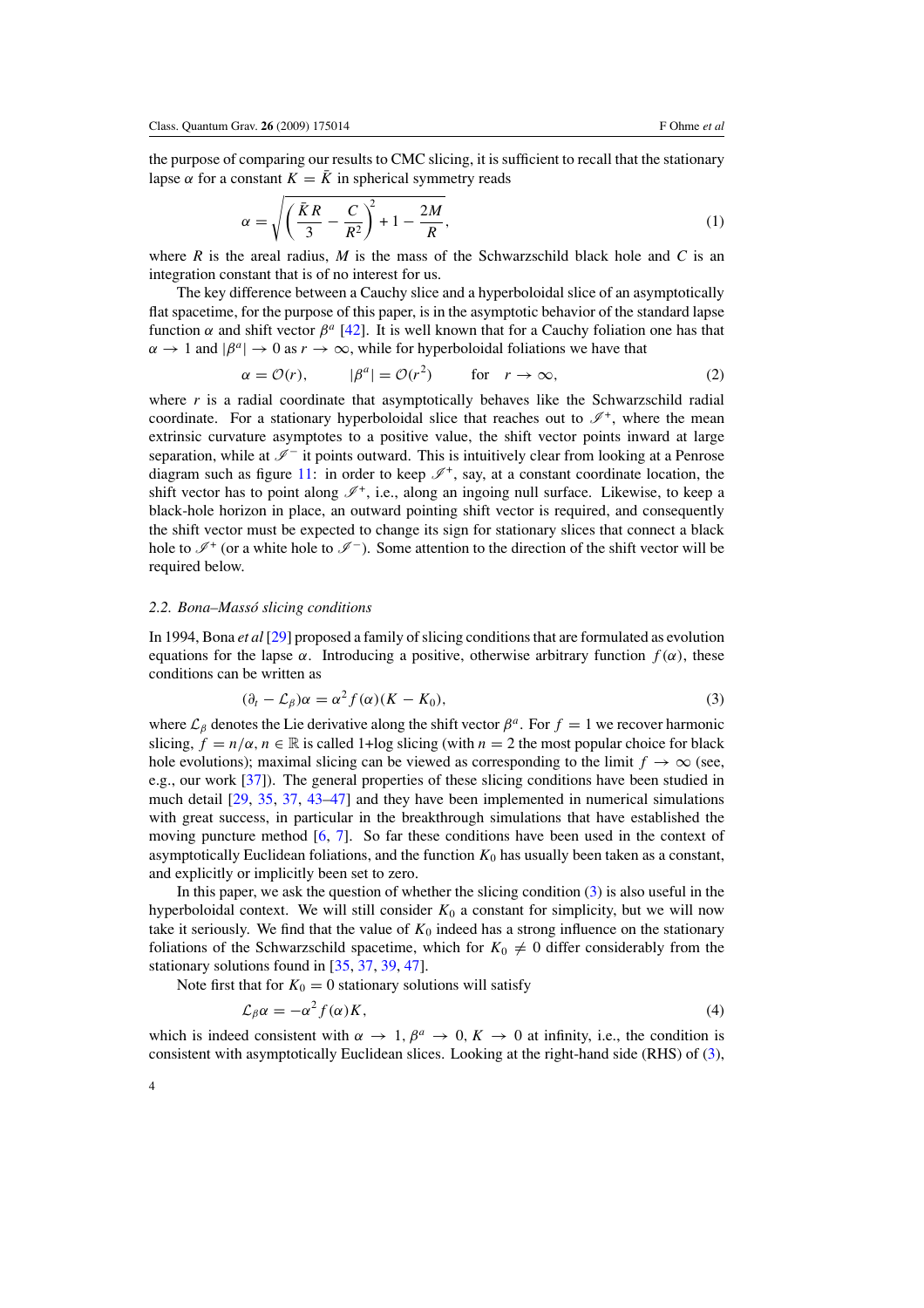<span id="page-4-0"></span>one finds that  $K_0 > 0$  locally has a decreasing effect on the lapse, while  $K_0 < 0$  has the effect of increasing the lapse function. The question arises whether  $K_0 \neq 0$  is compatible with stationary slices of the Cauchy type. At first sight one might naively guess that  $K_0 > 0$  leads to asymptotically constant-mean-curvature (CMC) slicings that reach  $\mathscr{I}^+$ , whereas  $K_0 < 0$ leads to asymptotically CMC slicings that reach  $\mathscr{I}^-$ . We will see that this is indeed the case, when regular CMC slices exist. For an asymptotically Euclidean slice, however, the RHS of [\(3\)](#page-3-0) approaches a constant if  $K_0 \neq 0$ , while the left-hand side must go to zero, and therefore a stationary asymptotically Euclidean slice is incompatible with the choice of  $K_0 \neq 0$ . We will now investigate the construction of asymptotically CMC slices.

## **3. Construction of stationary hyperboloidal solutions**

#### *3.1. 1*+*log Slicing*

We start our detailed analysis with the general version of  $1 + \log$  slicing and  $n = 2$ ,

$$
(\partial_t - \mathcal{L}_\beta)\alpha = 2\alpha(K - K_0). \tag{5}
$$

After introducing our notation, we shall show explicitly that for  $K_0 \neq 0$  there are no overall regular time-independent solutions of (5) in spherical symmetry that lead to a Cauchy foliation or become asymptotically CMC slices.

The calculations are restricted to the spherically symmetric spacetime of a Schwarzschild black hole with total mass *M*,

$$
ds^{2} = -\left(1 - \frac{2M}{R}\right)dT^{2} + \left(1 - \frac{2M}{R}\right)^{-1}dR^{2} + R^{2}d\Omega^{2},
$$
\n(6)

where *T* and *R* denote the standard Schwarzschild coordinates and  $d\Omega = d\phi^2 + \sin^2 \theta d\theta^2$ . In the case of stationary (i.e., time-independent) foliations, the trace of the extrinsic curvature can be expressed as [\[39\]](#page-15-0)

$$
K = -\beta' - \frac{2\beta}{R},\tag{7}
$$

where  $\prime$  denotes the derivative with respect to the areal radius *R* and

$$
\beta = \beta^R/\alpha = \pm \sqrt{\beta^i \beta_i}.
$$
\n(8)

Furthermore, the lapse and the shift are related through

$$
\alpha^2 - \beta^2 = 1 - \frac{2M}{R}.\tag{9}
$$

Thus, time-independent solutions of (5) satisfy

$$
\beta \alpha' = -2(K - K_0) = 2\beta' + \frac{4\beta}{R} + 2K_0 \tag{10}
$$

$$
\Rightarrow \alpha' = \frac{4R\alpha^2 + 6M + 2R\left(K_0R\sqrt{\alpha^2 + \frac{2M}{R} - 1} - 2\right)}{R(R\alpha^2 - 2R\alpha + 2M - R)}.\tag{11}
$$

Note that  $\beta$  was defined as the positive root of (9) to obtain (11). We could as well have chosen the negative sign, which has the same effect in  $(11)$  as changing the sign of  $K_0$ . For clarity, we make the following statements for the class of solutions that have positive shift for small *R*. However, it should be kept in mind that swapping the sign both of  $\beta$  and  $K_0$  has no effect on the solution for the lapse. In Appendix A we also write a coupled system of differential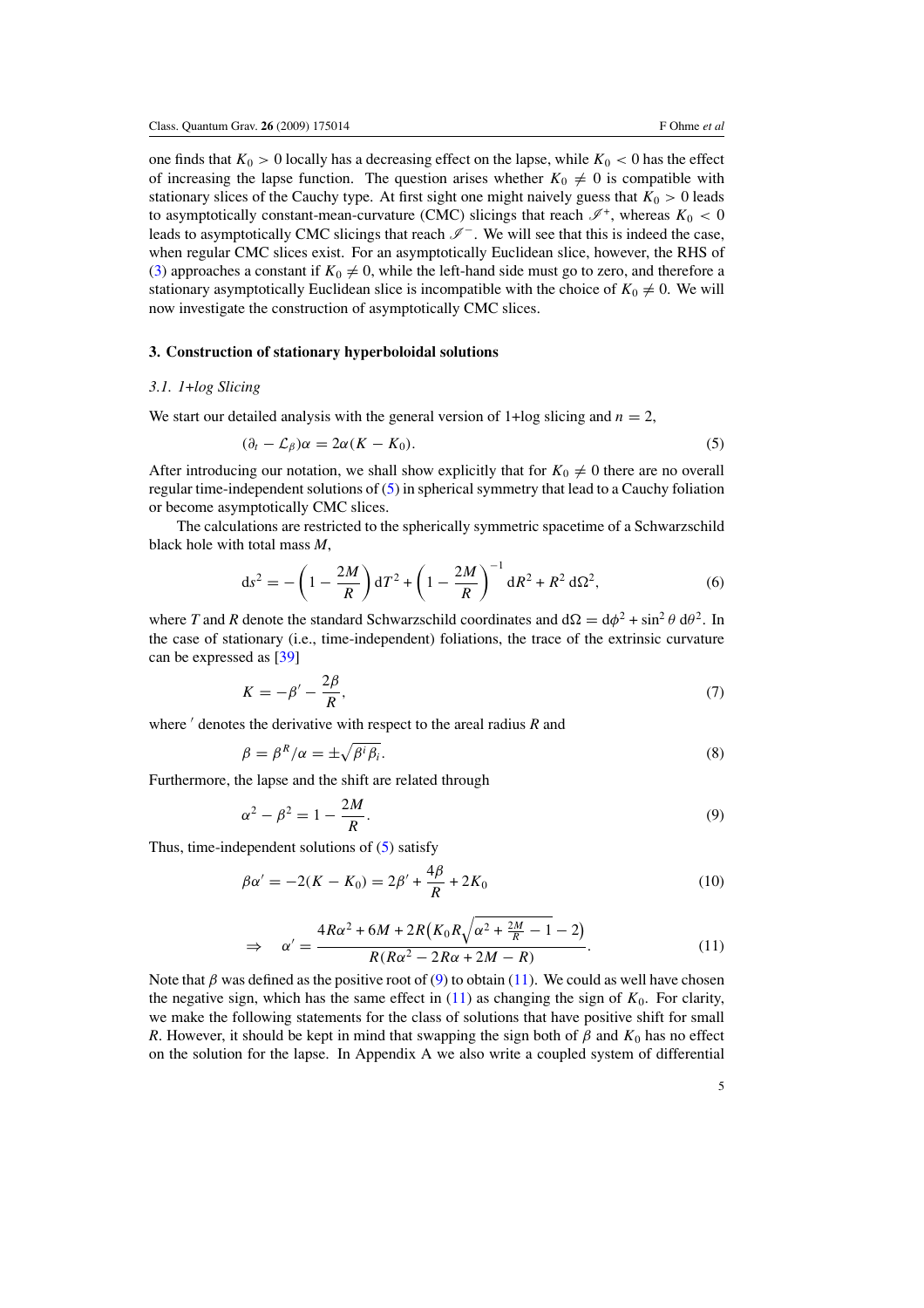<span id="page-5-0"></span>equations for lapse and shift, which is equivalent to  $(9)$ ,  $(11)$  and where an explicit tracking of the sign of the shift is not necessary.

By closely investigating [\(10\)](#page-4-0) we immediately convince ourselves that the stationary lapse can neither go to unity, nor can it be CMC-like in the range of large *R*. For  $\alpha \to 1$ , we find that *α'*, *β* and *β'* vanish in the limit  $R \to \infty$ , which contradicts [\(10\)](#page-4-0) for all  $K_0 \neq 0$ . If  $\alpha \simeq R$ and  $\alpha' \rightarrow$  const., as in the case of the stationary CMC solution [\(1\)](#page-3-0), we can conclude  $\beta \alpha' \simeq R$ , whereas the RHS of [\(10\)](#page-4-0) approaches a constant. The only power law that does not lead to a contradiction is

$$
\alpha \simeq \sqrt{R} \quad \Rightarrow \quad K \simeq 1/\sqrt{R} \tag{12}
$$

and below we will indeed find a family of solutions that show this asymptotic behavior for large values of  $R$  and positive  $K_0$ .

However, let us first discuss solutions with negative  $K_0$  (and positive shift). We analyze the RHS of  $(11)$  by noting that the denominator vanishes along the curve

$$
\frac{R}{M} = \frac{2}{1 + 2\alpha - \alpha^2},\tag{13}
$$

that is characterized by the limit  $\alpha \to 1 + \sqrt{2}$  for  $R \to \infty$ . The numerator of [\(11\)](#page-4-0) vanishes for

$$
\alpha = \sqrt{1 - \frac{3M}{2R} + \frac{K_0^2 R^2}{8} - \frac{K_0 \sqrt{R}}{8} \sqrt{K_0^2 R^3 + 8M}},
$$
\n(14)

which grows unboundedly for  $R \to \infty$  and  $K_0 < 0$ . For every point  $(\alpha, R)$ , we can easily determine the sign of  $\alpha'$  by investigating in which region it is located between the functions (13) and (14). If a curve that solves the differential equation [\(11\)](#page-4-0) enters a region with negative slope, it is already clear from figure [1](#page-6-0) that it will be driven towards the dashed curve  $(13)$ , either directly in region (IV) or by going from (I) to (II). Note that from the discussion above we know that  $\alpha'$  cannot vanish in the limit  $R \to \infty$ . One might think that solutions can 'escape' to infinity in region (III), but for sufficiently large  $\alpha$  and  $R$ , equation [\(11\)](#page-4-0) reveals

$$
\alpha' \le \text{const.} \left( \frac{4}{R} + \frac{2K_0}{\alpha} \right),\tag{15}
$$

so that for further increasing *R* and  $\alpha$ , all solutions coming from (III) must enter (IV) by crossing the line (14).

This finally leads us to the conclusion that every integral curve which satisfies [\(11\)](#page-4-0) will inevitably hit the function  $(13)$  and become singular. Put another way, for negative  $K_0$  there exist no smooth solutions of [\(11\)](#page-4-0) that are well defined for arbitrarily large *R*. For completeness, we note that the picture changes for  $K_0 < -2.5896/M$ , since then the functions (13) and (14) do not intersect at positive *R* and  $\alpha$ . However, our arguments are based on the limit  $R \to \infty$ and therefore still hold for this case.

Let us proceed to positive  $K_0$ . It is easy to prove that now the curve of vanishing numerator (14) approaches the limit  $\alpha \to 1$  for  $R \to \infty$ . Thus, there exist solutions of [\(11\)](#page-4-0) that do not become singular but are well defined for arbitrarily large *R* (and  $\alpha > 1 + \sqrt{2}$ ). We confirmed numerically that these are the predicted solutions with  $\alpha \simeq 2\sqrt{K_0R} (R \to \infty)$ . Since  $\beta$ does not change its sign, the slices are characterized by a negative *K* and thus connect the black hole to  $\mathcal{I}^-$ . A visualization of our results is given by figure [2.](#page-6-0) One can also observe that several integral curves which cannot grow unboundedly, hit the boundary of the domain,  $\alpha = \sqrt{1 - 2M/R}$ . At this point, we find  $\beta = 0$ , so that [\(10\)](#page-4-0) is no longer a well-formulated differential equation. However, by exploiting relation [\(9\)](#page-4-0), we find

$$
\beta' = \frac{1}{\beta} \left( \alpha \alpha' - \frac{M}{R^2} \right) \to -K_0 \tag{16}
$$

6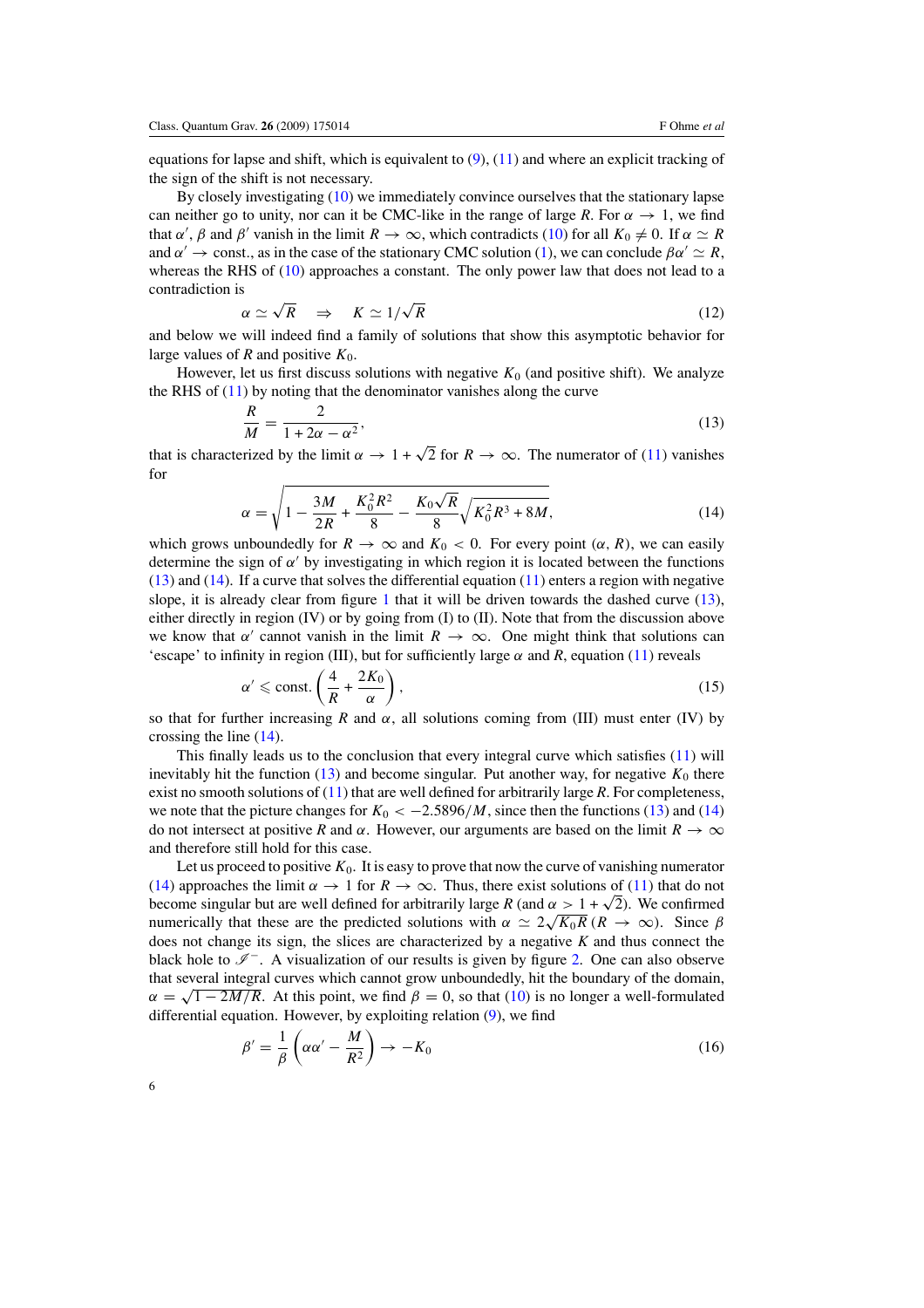<span id="page-6-0"></span>

**Figure 1.** The analysis of stationary states that satisfy the 1+log equation [\(5\)](#page-4-0) with negative  $K_0$  (here,  $K_0 = -0.5/M$ ).  $\alpha' > 0$  is indicated by regions (II) and (III), the dark gray regions (I) and (IV) illustrate  $\alpha' < 0$ . Their boundaries are given by [\(13\)](#page-5-0) (dashed curve), [\(14\)](#page-5-0) and  $\alpha = \sqrt{1 - 2M/R}$ . All solutions become singular where the dashed curve is hit. Some examples which we have calculated explicitly are shown for clarity.



**Figure 2.** The equivalent of figure 1, but with positive  $K_0$  (the chosen example is  $K_0 = 0.1/M$ ). Note that for increasing  $R$ , the solutions of  $(11)$  are driven away from the dashed curve, to eventually escape to infinity or change the sign of *β* (see text). The included log–log plot illustrates how the outer left curve approaches  $\alpha = 2\sqrt{K_0R}$  (straight dashed line) for large *R*.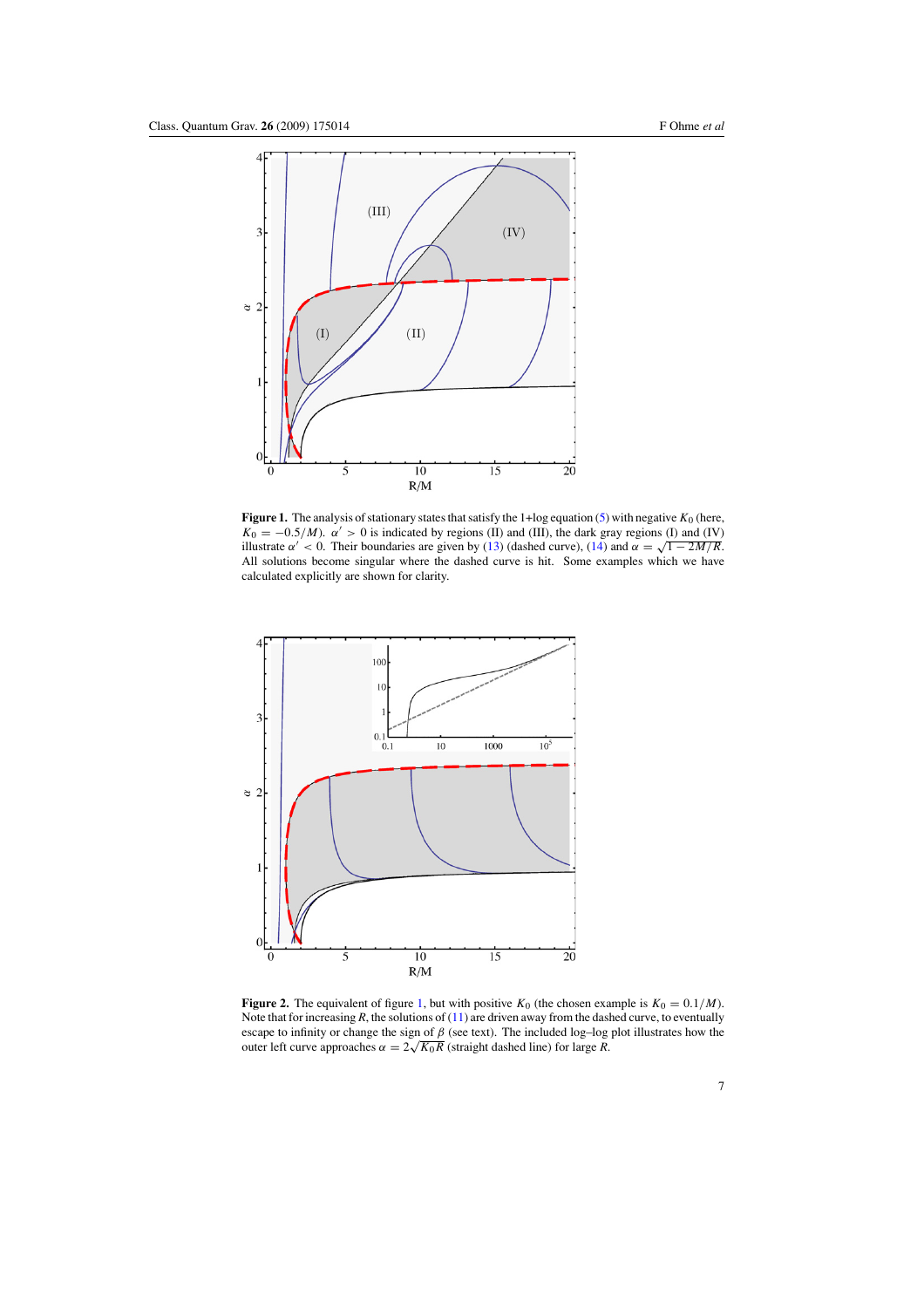<span id="page-7-0"></span>

**Figure 3.** The lapse, the shift and the trace of the extrinsic curvature of the numerically calculated critical stationary solution of 1+log slicing with offset  $K_0 = 0.1/M$ . For small *R* we recover a behavior similar to the stationary trumpet solution of standard 1+log [\[37](#page-15-0)]. At  $R \approx 3.76M$ , however,  $\beta$  changes its sign and *K* seems to settle close to  $K_0$ , before finally all quantities become singular at  $R \approx 46M$ .

for  $\alpha \rightarrow \sqrt{1-2M/R}$ . Hence, the shift changes its sign and becomes negative. The curves that hit the boundary of the domain can therefore be smoothly extended by allowing *β* to cross zero at this point. For negative shift, [\(11\)](#page-4-0) has to be changed as if  $K_0 \mapsto -K_0$ . We therefore conclude that all these solutions run into a singularity at finite *R*. Interestingly, the unique solution that is defined as the one that crosses the common root of  $(13)$  and  $(14)$  (see for example [\[37,](#page-15-0) [48](#page-16-0), [49](#page-16-0)] for the discussion of the standard 1+log case) is of this type. Figure 3 shows this particular example, which we refer to as the 'critical solution'. As we see, due to the discussed properties of  $(11)$  there is no overall regular critical stationary solution of  $1 + log$ slicing with offset  $K_0 \neq 0$ .

#### *3.2. Harmonic slicing*

In this section, we study the harmonic slicing condition

$$
(\partial_t - \mathcal{L}_\beta)\alpha = \alpha^2 (K - K_0). \tag{17}
$$

We find that in this case,  $K_0 \neq 0$  does lead asymptotically to CMC solutions at large distances from the black hole. As expected, care has to be taken in assuming the sign of the shift, since for positive  $K_0$  it changes from '+' inside the black hole to '−' in the limit  $R \to \infty$ .

The analysis of harmonic slicing can be motivated by considering the generalized Bona– Masso slicing condition ([3\)](#page-3-0), restricted to  $f(\alpha) = \alpha^k$ . First, *κ* may be any exponent. Looking for stationary solutions that may asymptotically approach the CMC solution [\(1\)](#page-3-0), we exploit the assumption  $\alpha \simeq |\bar{K}|R/3$  ( $R \to \infty$ ) to determine  $\kappa$  and  $\bar{K}$ . Starting from [\(3\)](#page-3-0), we find

$$
\beta \alpha' = -\alpha^{\kappa+1} (K - K_0) \tag{18}
$$

$$
\Rightarrow \frac{|\bar{K}|\bar{K}R}{9} \simeq -(K_0 - \bar{K}) \left(\frac{|\bar{K}|R}{3}\right)^{k+1}.
$$
 (19)

8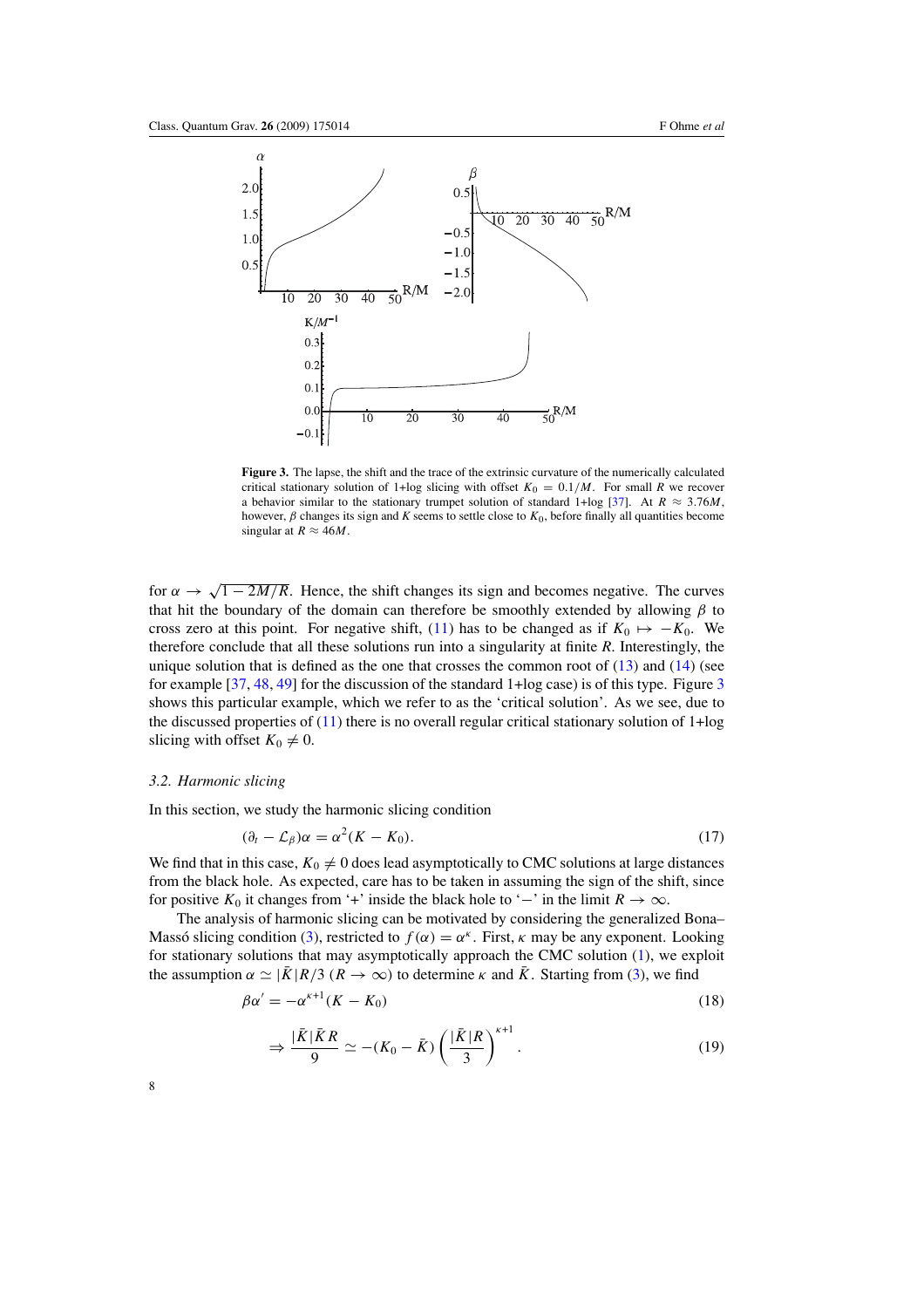<span id="page-8-0"></span>

**Figure 4.** The stationary lapse (left) and shift (right) of harmonic slicing [\(17\)](#page-7-0). Each curve is obtained by the unique solution of (21) that passes the regular singular point (22). The following cases are displayed (from top to bottom)  $MK_0 = -10, -1, -0.1, -0.01, 0$ , where vanishing  $K_0$ is shown as a dashed line.

By comparing the exponent of *R* on both sides of the estimate, we conclude that  $\kappa = 0$  and

$$
\bar{K} \to \frac{3K_0}{2} \qquad (R \to \infty). \tag{20}
$$

Vanishing  $\kappa$  obviously leads to the slicing condition [\(17\)](#page-7-0).

We now discuss time-independent solutions of  $(17)$  in analogy with our analysis of the 1+log condition in the previous section. We note that stationary states with positive shift satisfy equivalently to  $(17)$  the following ordinary differential equation,

$$
\alpha' = \frac{\alpha \left[ 3M + R(2\alpha^2 - 2 + K_0 R \sqrt{\alpha^2 + \frac{2M}{R} - 1}) \right]}{(2M - R)R}.
$$
\n(21)

The set of points of vanishing numerator for  $R > 0, \alpha > 0$  is still described by [\(14\)](#page-5-0). The denominator is zero at the horizon,  $R = 2M$ . In this special case, we can analytically express the regular singular point  $(R_s, \alpha_s)$ , at which both functions intersect, as

$$
\alpha_s = \frac{1}{2} \sqrt{1 + 2K_0^2 - 2K_0 \sqrt{K_0^2 + 1}}, \qquad R_s = 2M.
$$
 (22)

Note that we face a different situation than in the 1+log case. Here, the curve of vanishing denominator is a vertical line in the  $\alpha$ -*R* diagram. Therefore, every solution of (21) that smoothly connects the inside and the outside of the black hole must cross the line of vanishing denominator. To prevent the integral curve to become singular there, the numerator should vanish at the same point, i.e., the unique regular stationary lapse must pass the point given by (22).

We analyze the resulting critical solution for the lapse by numerically integrating (21). Our results show that *K* indeed asymptotically approaches  $3K_0/2$  for large *R* in the case of both negative and positive  $K_0$ . The plots for different choices of  $K_0$  are shown in figures [5](#page-9-0) and [7.](#page-10-0) Furthermore, the left panels of figures 4 and [6](#page-9-0) confirm that the lapse asymptotically grows unboundedly similar to CMC slicing, i.e.,  $\alpha \simeq |K|R/3 \simeq |K_0|R/2$ .

For negative  $K_0$ , the shift  $\beta$  is decreasing for small *R* until the  $K_0$ -dependent minimum is reached, then the slope changes its sign and  $\beta \to \infty$  for  $R \to \infty$ . Thus, the shift is positive everywhere. The trace of the extrinsic curvature remains negative for all *R*. We conclude that the stationary foliation of harmonic slicing with *negative offset* connects the singularity  $R = 0$ (at infinite proper distance) to *past lightlike infinity*  $\mathscr{I}^-$ .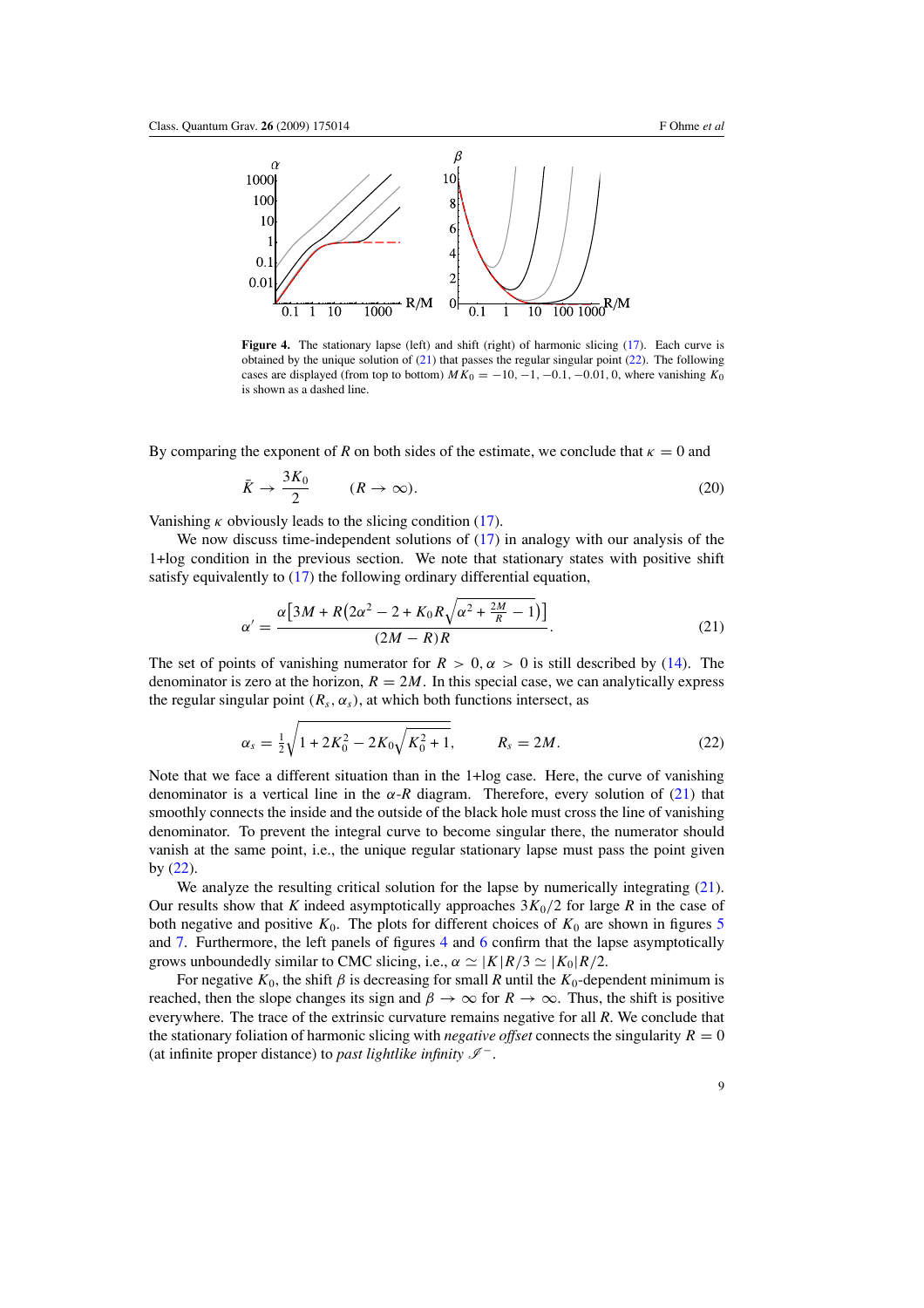<span id="page-9-0"></span>

**Figure 5.** The (negative) trace of the extrinsic curvature of the stationary states shown in figure [4.](#page-8-0) The horizontal dashed lines correspond to  $3K_0/2$ , the long-dashed curve illustrates the analytically known case of vanishing *K*0.



**Figure 6.** The stationary lapse (left) and shift (right) of harmonic slicing [\(17\)](#page-7-0) with non-negative offset  $MK_0 = 1.25, 0.25, 0.05, 0.01, 0$  (from top to bottom on the left panel, vice versa on the right panel;  $K_0 = 0$  as a dashed line).

*Positive offset*, on the other hand, always leads to stationary states where *α* hits the boundary of the domain,  $\alpha = \sqrt{1 - 2M/R}$ . *β* vanishes at these points and changes its sign from positive to negative, as described for 1+log in the previous section. By similar calculations one easily proves that again

$$
\beta'|_{\alpha=\sqrt{1-\frac{2M}{R}}}=-K_0.\tag{23}
$$

The numerical calculations also suggest that the root of the shift converges monotonically to the horizon for increasing  $K_0$ , which may lead to problems when numerically solving  $(21)$ for large  $K_0$ . However, as a proof of principle we show several choices  $K_0 \leq 1.25M^{-1}$  in figures 6 and [7.](#page-10-0) The important difference to the solutions with negative offset is that here, changing the sign of  $\beta$  induces a change of the sign of *K*. Asymptotically approaching a constant *positive K* yields a slicing that smoothly connects the singularity of the black hole with *future null infinity*  $\mathscr{I}^+$ .

#### *3.3. Combined approach*

Let us summarize what we have found in the previous sections. Starting from a general form of Bona–Massó slicing ([3\)](#page-3-0), we analyzed the 1+log case  $(f = 2/\alpha)$ . After concluding that in this case there is no overall regular stationary state that connects the black hole to  $\mathscr{I}^+$ , we found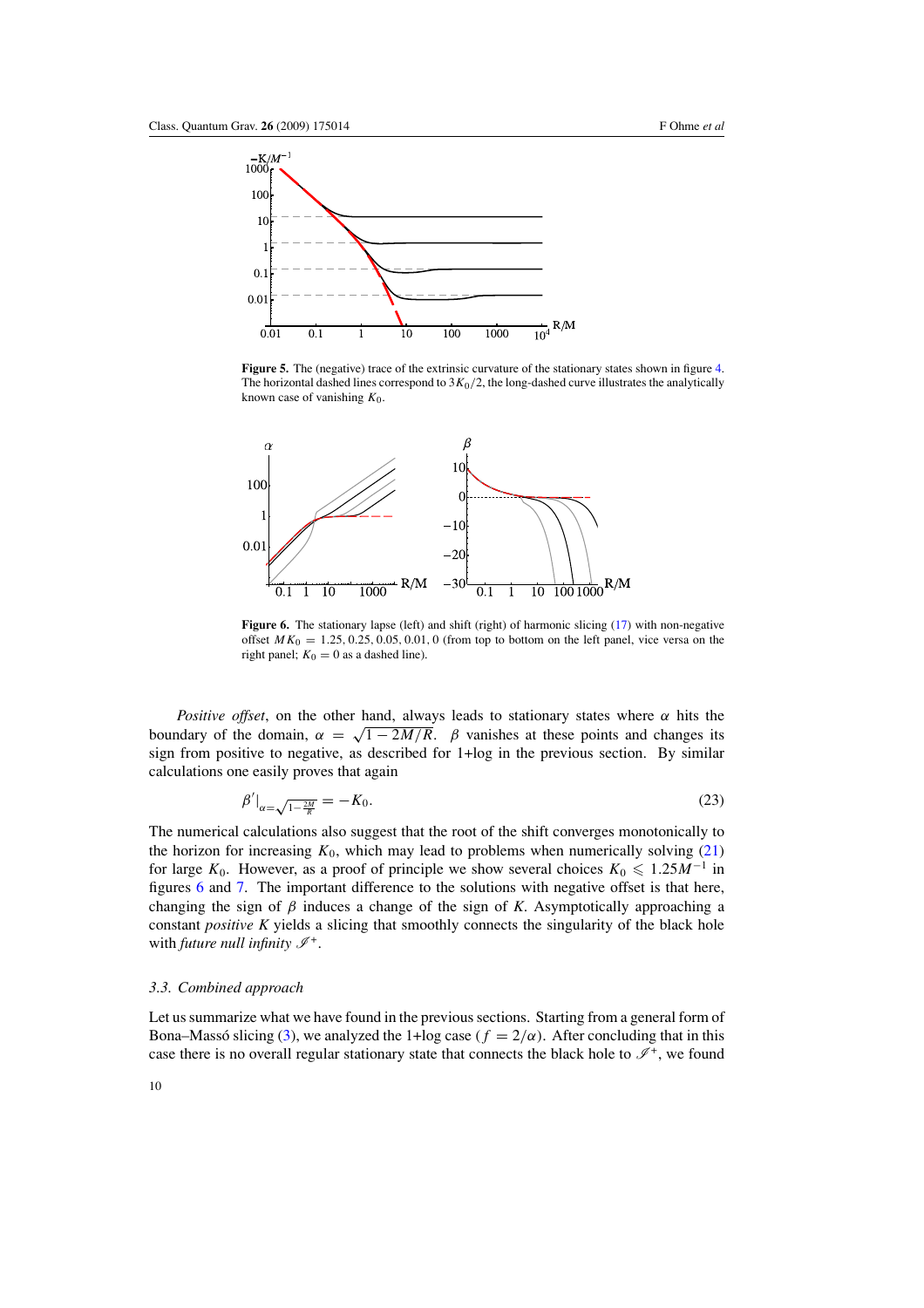<span id="page-10-0"></span>

**Figure 7.** The trace of the extrinsic curvature of the stationary solutions that are displayed in figure [6.](#page-9-0) The dashed lines correspond to  $3K_0/2$ .

that harmonic slicing  $(f = 1)$  is suitable for having asymptotically CMC-like stationary states. The drawback in this case is that harmonic slicing is only marginally singularity avoiding the slicing comes arbitrarily close to the singularity of the black hole. What we propose now is to combine both attractive properties, the strong singularity avoidance of 1+log and the asymptotically constant  $K > 0$  of harmonic slicing (with positive offset) by simply adding both conditions in an appropriate way,

$$
f = \frac{2}{\alpha} + 1\tag{24}
$$

$$
\Rightarrow (\partial_t - \mathcal{L}_\beta)\alpha = (2\alpha + \alpha^2)(K - K_0). \tag{25}
$$

The function *f* is obviously dominated by the 1+log part for small  $\alpha$  (i.e., inside the black hole) and by the harmonic part for large  $\alpha$  (which is in the case of CMC slicing equivalent to large distances from the black hole).

We analyze stationary solutions of  $(25)$  in the case of a Schwarzschild spacetime by using the established methods and equations (recall especially  $(7)$ ,  $(8)$  and  $(9)$ ). The timeindependent form of  $(25)$  can be written as

$$
\alpha' = \frac{(2+\alpha)\left[3M + R\left(2\alpha^2 - 2 + K_0R\sqrt{\alpha^2 + \frac{2M}{R} - 1}\right)\right]}{R[2M - R(1 + 2\alpha)]}.
$$
\n(26)

The critical solution we consider is defined by passing the common root of the numerator (see [\(14\)](#page-5-0) that is valid for arbitrary  $f$ ) and denominator

$$
\frac{R}{M} = \frac{2}{1+2\alpha} \quad \Leftrightarrow \quad \alpha = \frac{2M - R}{2R}.\tag{27}
$$

Before we further investigate the set of solutions for positive  $K_0$ , we give some exact analytical expressions for the case  $K_0 = 0$ . Under this assumption, time-independent solutions of (25) satisfy

$$
\beta \alpha' = (2 + \alpha) \left( \beta' + \frac{2\beta}{R} \right)
$$
  
\n
$$
\Leftrightarrow \int \frac{d\alpha}{2 + \alpha} = \int \left( \frac{\beta'}{\beta} + \frac{2}{R} \right) dR
$$
  
\n
$$
\Leftrightarrow \alpha^2 = 1 - \frac{2M}{R} + \frac{C^2 (2 + \alpha)^2}{R^4}.
$$
\n(28)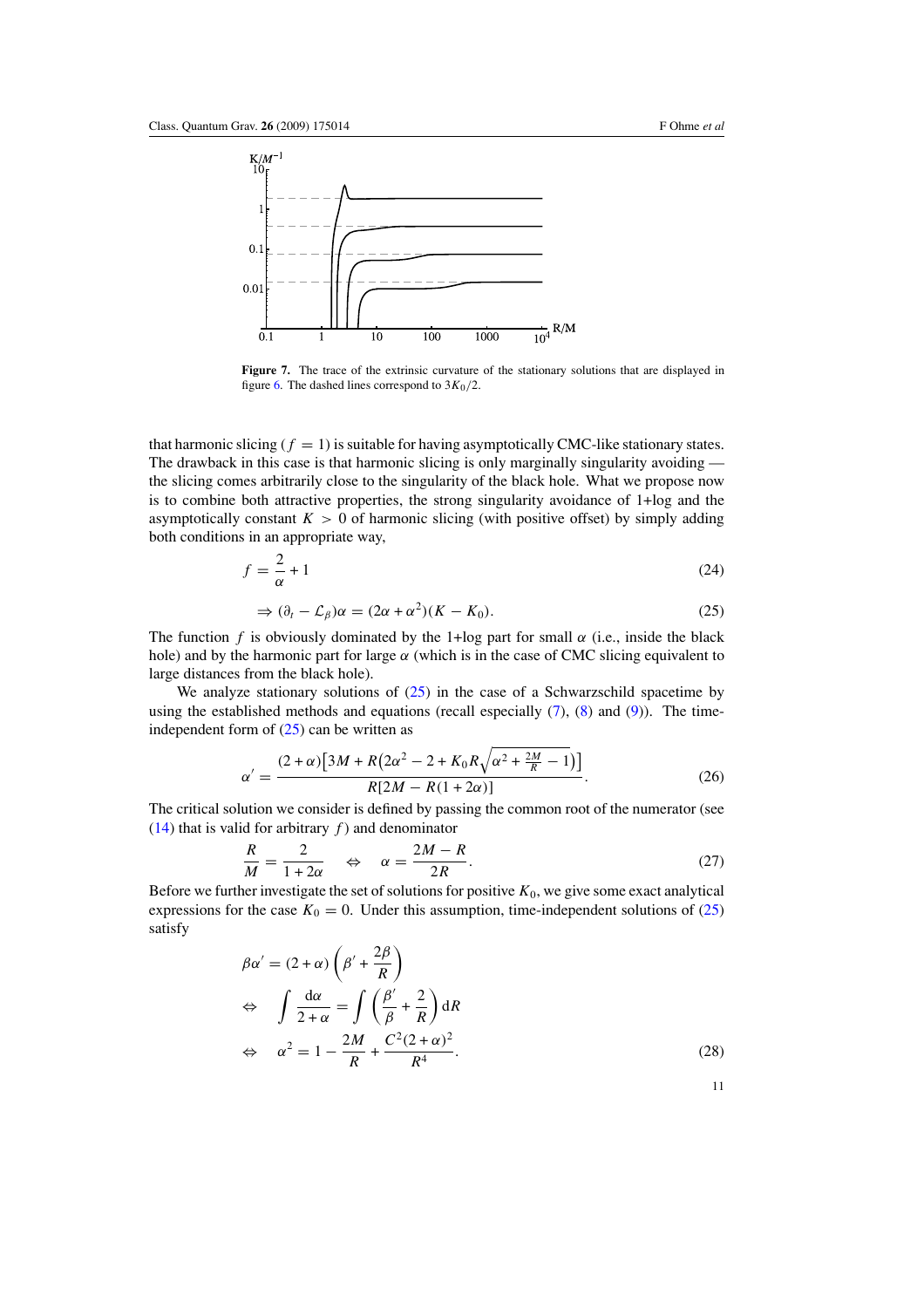

**Figure 8.** The throat (root of the lapse) of the critical stationary solutions of [\(25\)](#page-10-0). The horizontal dashed lines correspond to the limits  $R_0 \rightarrow 2M$  for  $K_0 \rightarrow \infty$  and  $R \rightarrow 1.3955M$  (see the text) for  $K_0 \rightarrow 0$ .

The (positive) integration constant  $C^2$  is determined by picking the critical solution as described above. As the regular singular point, we find

$$
R_s = \frac{\sqrt{13} + 1}{3} M \approx 1.535 M,
$$
 (29)

$$
\alpha_s = \frac{\sqrt{13} - 3}{4} \approx 0.151,\tag{30}
$$

and the constant is given by

$$
C^2 = \frac{8}{243}(13\sqrt{13} - 35)M^4 \approx 0.391M^4. \tag{31}
$$

The implicit solution [\(28\)](#page-10-0) is now uniquely determined and can also be written explicitly as roots  $R(\alpha)$ . Note that the roots have to be picked carefully in order to obtain the smooth, monotonically increasing function we are interested in (see also [\[49](#page-16-0)] for a similar discussion). One important feature is that the resulting lapse starts at  $R_0 > 0$  with  $\alpha(R_0) = 0$  and  $\alpha'(R_0) > 0$ . Hence, the behavior of strongly singularity-avoiding conditions is retained and, expressed in the terminology of [\[37\]](#page-15-0), the region close to the black hole is a 'trumpet' with the throat  $R_0 \approx 1.3955M$ . However, the case  $K_0 = 0$  reveals  $\alpha \to 1$  for  $R \to \infty$ , and is therefore not qualitatively different from the standard 1+log.

If we now allow  $K_0$  to be positive, we find by numerically integrating [\(26\)](#page-10-0) that  $\alpha$  still starts at the throat  $R_0(K_0)$  (see figure 8) but then follows the behavior that was already observed for harmonic slicing, which means that, at finite *R*, the first positive shift changes its sign and the lapse asymptotically approaches the CMC limit  $\alpha \simeq K_0 R/2$ . The trace of the extrinsic curvature changes sign as well (from negative to positive) and approaches the predicted limit  $3K_0/2$  for  $R \to \infty$ . Our results are displayed in figures 8[–10.](#page-12-0)

In order to point out the new quality of the proposed slicing, we also calculate the embedding in a Carter–Penrose diagram. For this purpose, we transform our integrated quantities  $\alpha(R)$  and  $\beta(R)$  to standard Schwarzschild coordinates using the height function approach [\[39](#page-15-0), [50\]](#page-16-0). Transforming these coordinates to Kruskal coordinates and compactifying them is straightforward and was already described in [\[37](#page-15-0)]. The resulting diagram is shown in figure [11.](#page-12-0) As discussed before, the slices indeed go towards  $\mathscr{I}^+$  (recall, positive *K*) and approach timelike infinity  $i_L^+$  along the throat, as it is typical for strongly singularity-avoiding slices.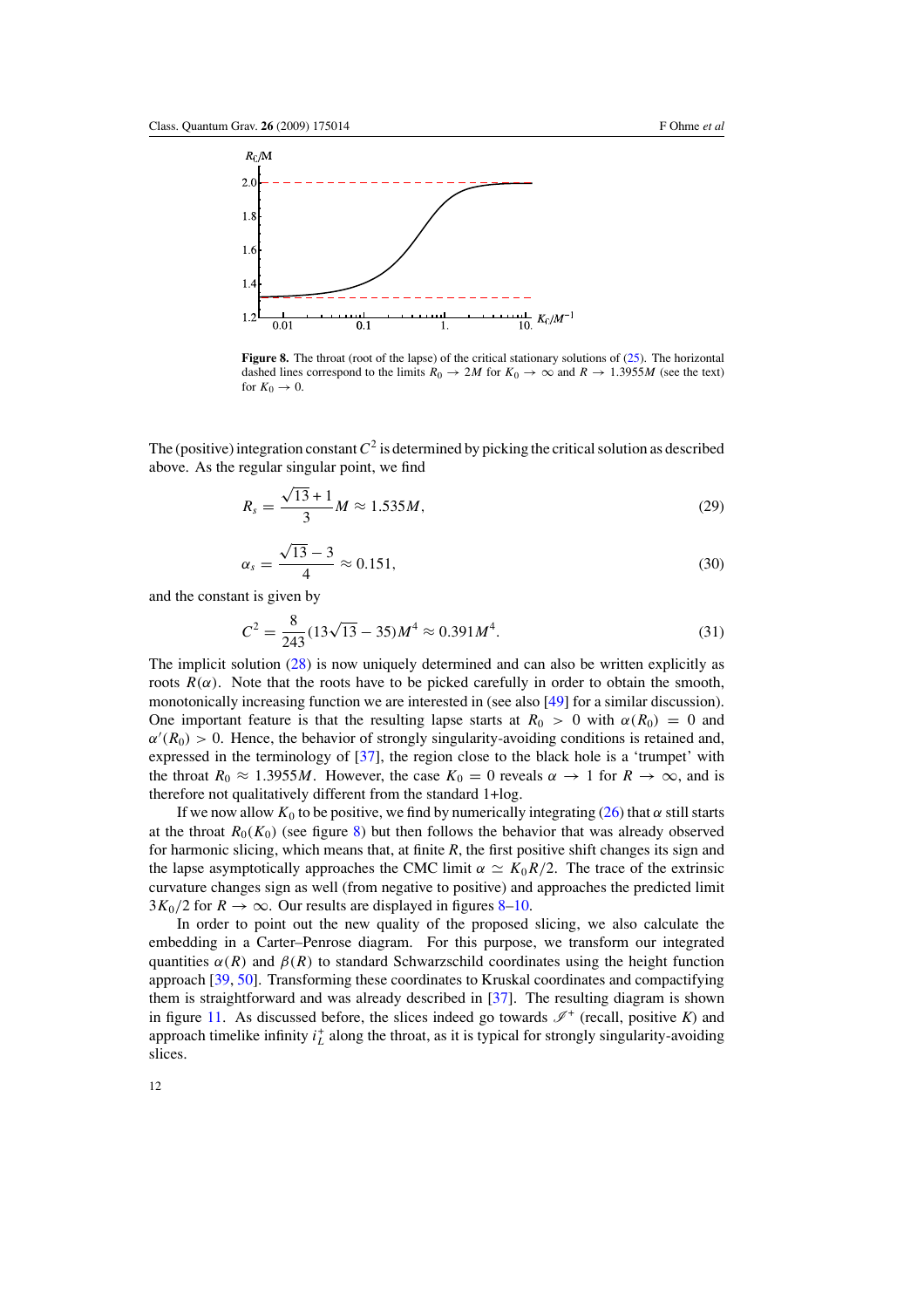<span id="page-12-0"></span>

**Figure 9.** The stationary lapse (left) and shift (right) of our combined slicing condition [\(25\)](#page-10-0) with non-negative offset  $MK_0 = 1.25, 0.25, 0.05, 0.01, 0$  (from top to bottom on the left panel, vice versa on the right panel;  $K_0 = 0$  as a dashed line).



**Figure 10.** The trace of the extrinsic curvature of the stationary solutions that are displayed in figure 9. The dashed lines correspond to  $3K_0/2$ .



**Figure 11.** The Carter–Penrose diagram of the slicing defined by the critical stationary solution of [\(25\)](#page-10-0) and  $K_0 = 1M^{-1}$ . The dashed line illustrates the curve of constant  $R = R_0 \approx 1.8831 M$ . All slices connect the throat  $R_0$  to  $\mathcal{I}^+$ . Each displayed time step is 5*M*.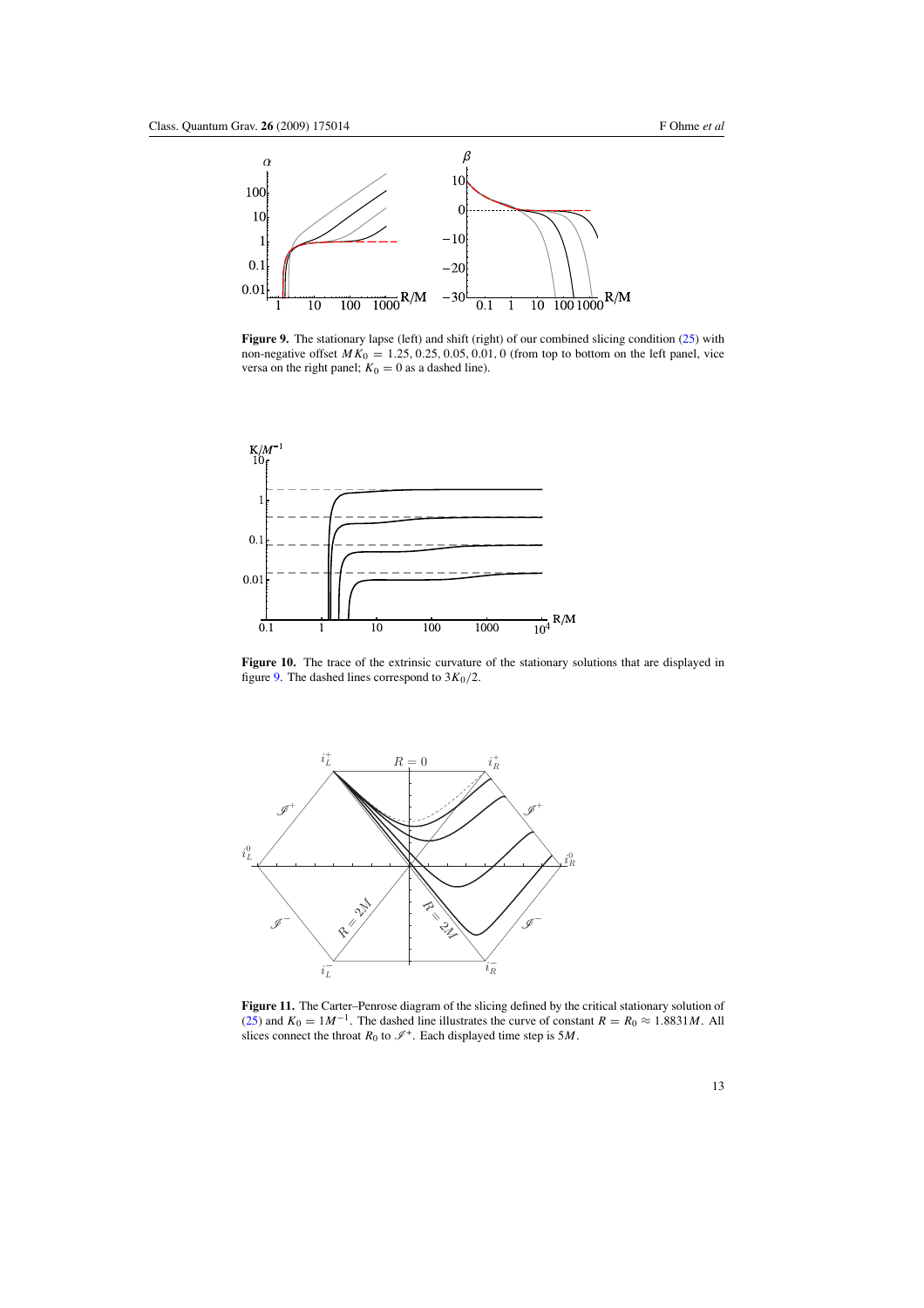# **4. Discussion**

Let us summarize our results.

For the 1+log slicing condition used in moving-puncture simulations of black-hole spacetimes, we have previously found that it is possible to find a stationary solution for a Schwarzschild black hole. This solution represents a trumpet geometry: the slice extends from a throat at some finite value  $R_0$  of the Schwarzschild radial coordinate out to spatial infinity [\[35–37\]](#page-15-0). In the present paper we have extended these results to spacelike slices that instead reach null infinity, and which are commonly referred to as hyperboloidal slices. Such hyperboloidal slices asymptotically approach a finite value of the mean extrinsic curvature, and include the constant-mean-curvature slices. One potential approach to produce trumpet slices that also extend to null infinity is to modify the standard 1+log slicing condition to include an offset term that leads to constant-mean-curvature at large distances. We have shown that there are no regular slices that satisfy this condition, given by [\(5\)](#page-4-0). Also, such an offset term is an obstruction to construct regular stationary Cauchy slices for the 1+log slicing condition.

If we instead deal with the analogous modification of harmonic slicing, equation [\(17\)](#page-7-0), regular stationary slices *do* exist. However, harmonic slices reach the black-hole singularity, and for moving-puncture-like simulations we would prefer singularity-avoiding slices. Both requirements — singularity-avoiding 1+log slicing near the black hole and CMC harmonic slices at null infinity — can be met by using a hybrid slicing condition of the form suggested in [\(25\)](#page-10-0),

$$
(\partial_t - \mathcal{L}_\beta)\alpha = (2\alpha + \alpha^2)(K - K_0).
$$

We have demonstrated the efficacy of this approach by constructing slices of the Schwarzschild spacetime that extend from  $R_0$  (1.3955 $M < R_0 < 2M$ , dependent on the choice of  $K_0$ ) to null infinity. Both for the hybrid condition and harmonic slicing, the sign of the trace of the extrinsic curvature (and therefore the offset  $K_0$ ) is directly related to the outer end  $(R \to \infty)$ of the slices via

$$
K \to \frac{3}{2} K_0 \quad \Rightarrow \quad \text{ slices extend to} \begin{cases} \mathcal{J}^+ & \text{for} \quad K_0 > 0 \\ \mathcal{J}^- & \text{for} \quad K_0 < 0. \end{cases}
$$

There is obviously a large freedom in constructing gauge conditions and stationary slicings with similar properties, and in choosing (or generalizing to a function) the constant  $K_0$ . What works best will presumably depend to some degree on the application.

The results presented in this paper are intended as first steps toward producing multipleblack-hole 'hyperboloidal trumpet' data. Numerically evolving such data would require a sufficiently regular treatment of null infinity in Einstein's equations. The philosophy we advocated in the introduction was that the most practical approach may be to perform the regularization of Einstein's equations *after* choosing the type of initial data to be evolved, and the gauge conditions to be employed. As such, we suggest the data and gauge conditions we have presented here as one possible starting point for deriving a method for null evolutions that is also close in spirit to current moving-puncture simulations.

#### **Acknowledgments**

We thank Anıl Zenginoğlu, Bernd Brügmann and Lucía Santamaría for valuable comments on our manuscript. Frank Ohme and Mark Hannam thank the University of the Balearic Islands, and Sascha Husa thanks University College Cork for hospitality, while some of this work was carried out. Mark Hannam and Niall Ó Murchadha were supported by SFI grant 07*/*RFP*/*PHYF148. This work was supported in part by the DFG grant SFB*/*Transregio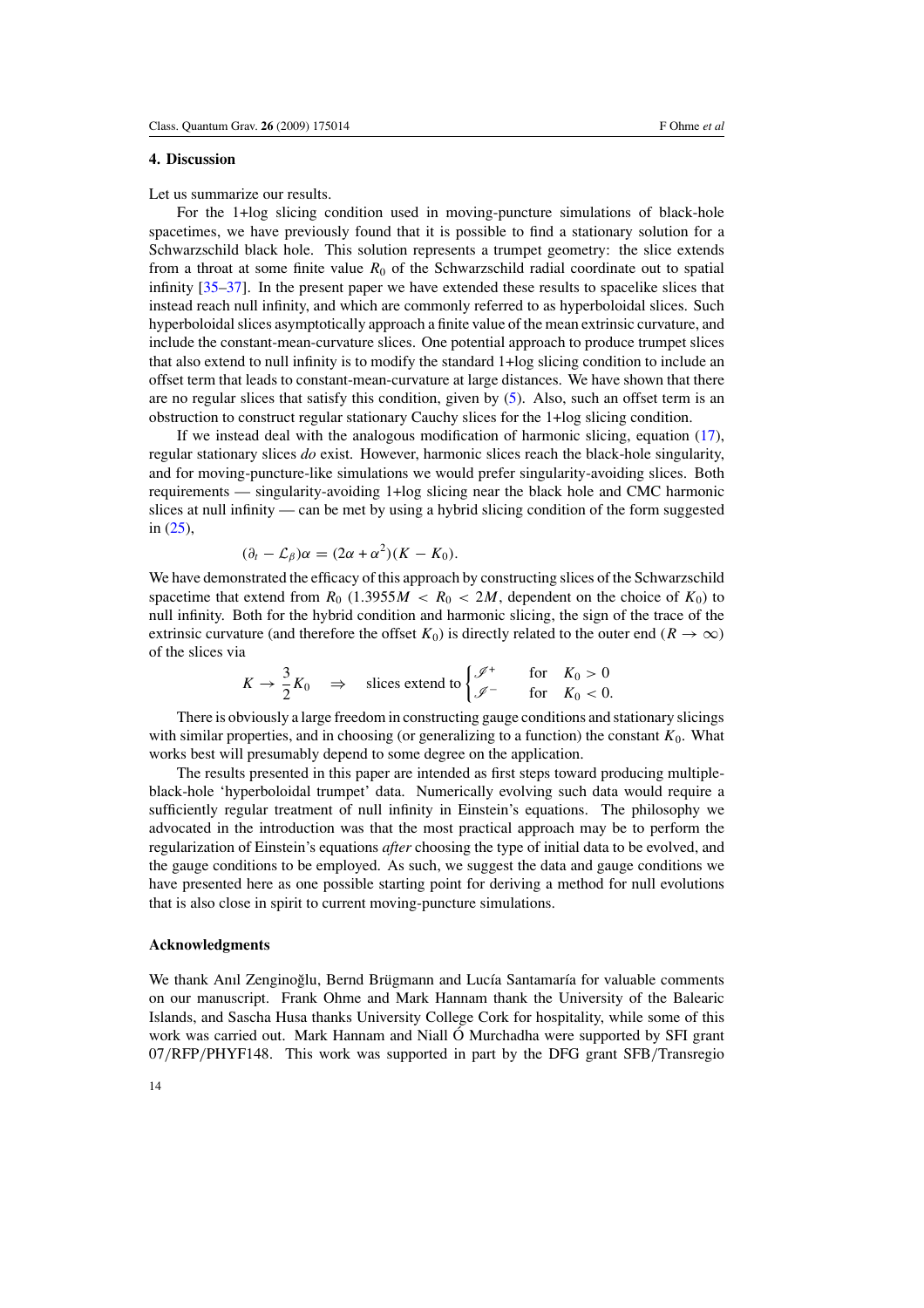<span id="page-14-0"></span>7 'Gravitational Wave Astronomy'. S Husa has been supported in part as a VESF fellow of the European Gravitational Observatory (EGO), by DAAD grant D*/*07*/*13385 and grant FPA-2007-60220 from the Spanish Ministerio de Educación y Ciencia.

# **Appendix. Bona–Masso slicing stationary equations as a coupled system for lapse and ´ shift**

In the main text we have used a single differential equation for the lapse and the quadratic algebraic equation  $(9)$  to construct our slicings—tracking the solution of  $(9)$  with the appropriate sign of the shift vector. For completeness, we now also write a coupled system of differential equations for lapse and shift, where an explicit tracking of the sign of the shift is not necessary. We write the metric of a Schwarzschild black hole as

$$
ds^{2} = -(\alpha^{2} - \gamma(\beta^{R})^{2}) dt^{2} + 2\gamma\beta^{R} dt dR + \gamma dR^{2} + R^{2} d\Omega^{2},
$$
 (A.1)

where *t* is the time coordinate of the stationary slice, *R* is the standard Schwarzschild radial coordinate,  $d\Omega = d\phi^2 + \sin^2 \theta d\theta^2$ , and  $\alpha$ ,  $\beta_R$  and  $\gamma$  are functions of *R*. One finds from the Einstein equations that  $\gamma = 1/\alpha^2$ . Note that we now use the radial shift component  $\beta^R$  instead of *β*, in order to keep track of the direction of the shift. In the case of time-independent foliations the extrinsic curvature reads

$$
K = -\frac{(r^4(\beta^R)^2 \gamma)'}{2r^4 \alpha \beta^R \gamma},\tag{A.2}
$$

where again ' denotes the derivative with respect to the areal radius *R*. The Einstein equations together with the stationary Bona–Massó slicing condition  $(3)$  $(3)$  then imply

$$
\alpha' = \frac{f(\alpha)(K_0r^2\beta^R + 2r\alpha^3 + (3 - 2r)\alpha)}{r\alpha(r\alpha(\alpha - f(\alpha)) - r + 2)},
$$
\n(A.3)

and

$$
\beta^{R'} = \frac{f(\alpha)(2K_0r\alpha^3(2r\alpha^2 - r + 2) + \alpha^2\beta^R(7r\alpha^2 - 3r + 4) + r(\beta^R)^3) - 2\alpha^3\beta^R}{2r\alpha^3(r\alpha(\alpha - f(\alpha)) - r + 2)},
$$

where  $r = R/M$ .

### **References**

- [1] Hannam M *et al* 2009 The Samurai project: verifying the consistency of black-hole-binary waveforms for gravitational-wave detection *Phys. Rev.* D **79** [084025](http://dx.doi.org/10.1103/PhysRevD.79.084025)
- [2] Danzmann K et al 1998 Lisa pre-phase a report *Max-Planck-Inistitut für Quantenoptik, Rep. MPQ* 233 184–209
- [3] Danzmann K and Rudiger A 2003 LISA technology—concept, status, prospects *Class. Quantum Grav.* **20** [S1–9](http://dx.doi.org/10.1088/0264-9381/20/10/301) [4] Einstein Telescope [http://www.et-gw.eu/,](http://www.et-gw.eu/) a Design Study project supported by the European Commission under
- the Framework Programme 7 (FP7, Grant Agreement 211743)
- [5] Pretorius F 2005 Evolution of binary black hole spacetimes *Phys. Rev. Lett.* **95** [121101](http://dx.doi.org/10.1103/PhysRevLett.95.121101)
- [6] Campanelli M, Lousto C O, Marronetti P and Zlochower Y 2006 Accurate evolutions of orbiting black-hole binaries without excision *Phys. Rev. Lett.* **96** [111101](http://dx.doi.org/10.1103/PhysRevLett.96.111101)
- [7] Baker J G, Centrella J, Choi D-Il, Koppitz M and van Meter J 2006 Gravitational wave extraction from an inspiraling configuration of merging black holes *Phys. Rev. Lett.* **96** [111102](http://dx.doi.org/10.1103/PhysRevLett.96.111102)
- [8] Pretorius F 2007 Binary black hole coalescence *Physics of Relativistic Objects in Compact Binaries: From Birth to Coalescence (Astrophysics and Space Science Library* vol 359*)* ed M Colpi, P Casella, V Gorini, U Moschella and A Possenti (Netherlands: Springer) pp 305–69
- [9] Hannam M 2009 Status of black-hole-binary simulations for gravitational-wave detection *Class. Quantum Grav.* **26** [114001](http://dx.doi.org/10.1088/0264-9381/26/11/114001)
- [10] Penrose R 1963 Asymptotic properties of fields and space-times *Phys. Rev. Lett.* **10** [66–8](http://dx.doi.org/10.1103/PhysRevLett.10.66)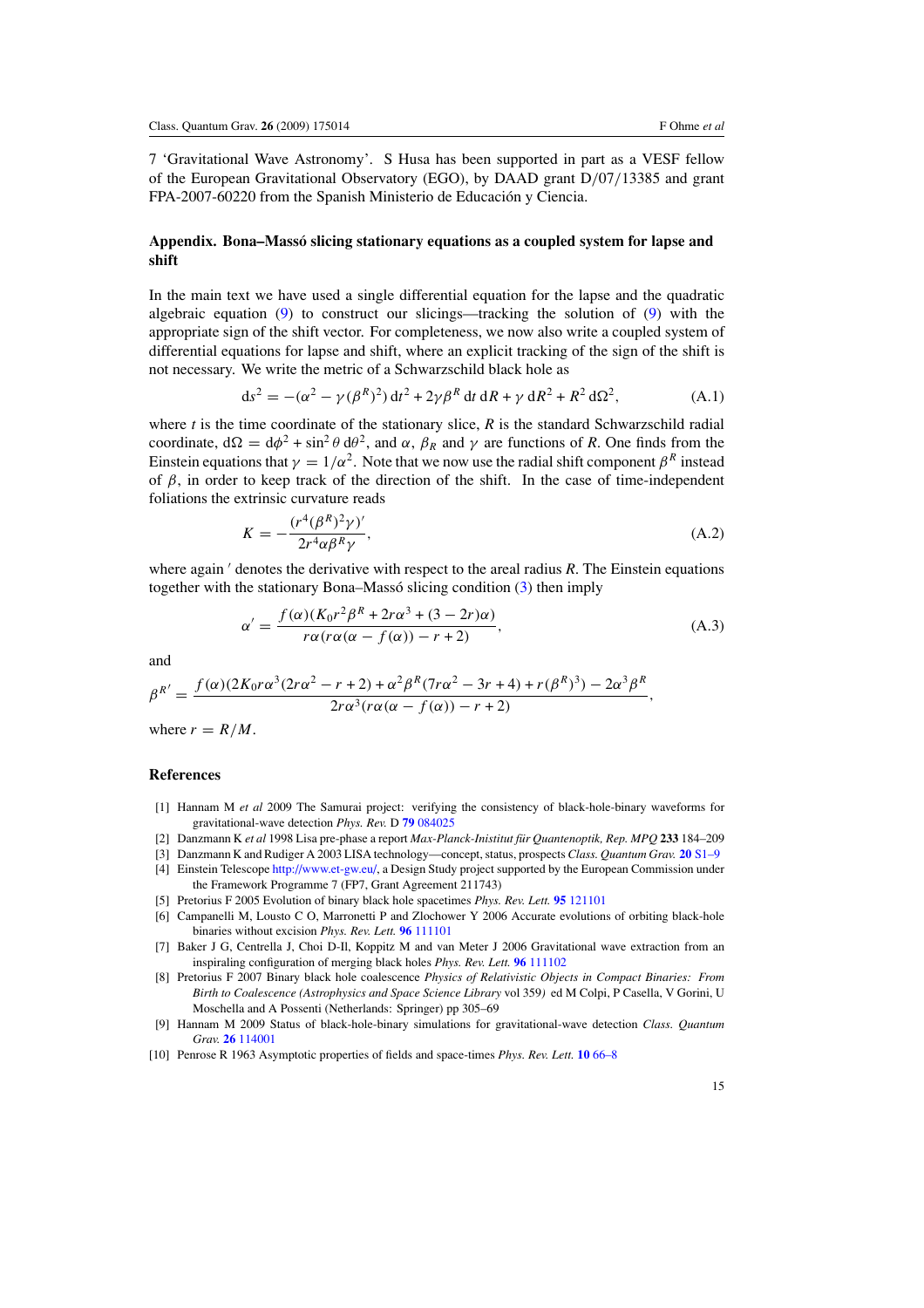- <span id="page-15-0"></span>[11] Frauendiener J 2000 Numerical treatment of the hyperboloidal initial value problem for the vacuum Einstein equations: III. On the determination of radiation *Class. Quantum Grav.* **17** [373–87](http://dx.doi.org/10.1088/0264-9381/17/2/308)
- [12] Purrer M, Husa S and Aichelburg P C 2005 News from critical collapse: Bondi mass, tails and quasinormal modes *Phys. Rev.* D **71** [104005](http://dx.doi.org/10.1103/PhysRevD.71.104005)
- [13] Babiuc M, Szilagyi B, Hawke I and Zlochower Y 2005 Gravitational wave extraction based on Cauchycharacteristic extraction and characteristic evolution *Class. Quantum Grav.* **22** [5089–108](http://dx.doi.org/10.1088/0264-9381/22/23/011)
- [14] Babiuc M C, Bishop N T, Szilagyi B and Winicour J 2009 Strategies for the characteristic extraction of gravitational waveforms *Phys. Rev.* D **79** [084011](http://dx.doi.org/10.1103/PhysRevD.79.084011)
- [15] Winicour J 2009 Characteristic evolution and matching *Living Rev. Rel.* **12** 3 [\(http://www.livingreviews.](http://www.livingreviews.org/lrr-2009-3) [org/lrr-2009-3\)](http://www.livingreviews.org/lrr-2009-3)
- [16] Zenginoğlu A 2008 Hyperboloidal evolution with the Einstein equations Class. Quantum Grav. 25 [195025](http://dx.doi.org/10.1088/0264-9381/25/19/195025)
- [17] Zenginoglu A, Nunez D and Husa S 2009 Gravitational perturbations of Schwarzschild spacetime at null infinity ˘ and the hyperboloidal initial value problem *Class. Quantum Grav.* **26** [035009](http://dx.doi.org/10.1088/0264-9381/26/3/035009)
- [18] Friedrich H 1983 Cauchy problems for the conformal vacuum field equations in general relativity *Commun. Math. Phys.* **91** [445–72](http://dx.doi.org/10.1007/BF01206015)
- [19] Friedrich H 2002 Conformal Einstein evolution *Lect. Notes Phys.* **604** [1–50](http://dx.doi.org/10.1007/3-540-45818-2_1)
- [20] Frauendiener J 2002 Some aspects of the numerical treatment of the conformal field equations *Lect. Notes Phys.* **604** [261–82](http://dx.doi.org/10.1007/3-540-45818-2_13)
- [21] Frauendiener J 2004 Conformal infinity *Living Rev. Rel.* **7** [\(http://www.livingreviews.org/lrr-2004-1\)](http://www.livingreviews.org/lrr-2004-1)
- [22] Husa S 2002 Problems and successes in the numerical approach to the conformal field equations *Lect. Notes Phys.* **604** [239–60](http://dx.doi.org/10.1007/3-540-45818-2_12)
- [23] Husa S 2003 Numerical relativity with the conformal field equations *Lect. Notes Phys.* **617** [159–92](http://dx.doi.org/10.1007/3-540-36973-2_9)
- [24] Calabrese G, Gundlach C and Hilditch D 2006 Asymptotically null slices in numerical relativity: mathematical analysis and spherical wave equation tests *Class. Quantum Grav.* **23** [4829–46](http://dx.doi.org/10.1088/0264-9381/23/15/004)
- [25] Andersson L 2002 Construction of hyperboloidal initial data *Lect. Notes Phys.* **604** [183–94](http://dx.doi.org/10.1007/3-540-45818-2_9)
- [26] Husa S, Schneemann C, Vogel T and Zenginoğlu A 2006 Hyperboloidal data and evolution AIP Conf. Proc. **841** [306–13](http://dx.doi.org/10.1063/1.2218186)
- [27] Moncrief V and Rinne O 2009 Regularity of the Einstein equations at future null infinity *Class. Quantum Grav.* **26** [125010](http://dx.doi.org/10.1088/0264-9381/26/12/125010)
- [28] Bishop N T, Gomez R, Lehner L, Maharaj M and Winicour J 1997 High-powered gravitational news *Phys. Rev.* D **56** [6298–309](http://dx.doi.org/10.1103/PhysRevD.56.6298)
- [29] Bona C, Massó J, Seidel E and Stela J 1995 A new formalism for numerical relativity *Phys. Rev. Lett.* **75** [600–3](http://dx.doi.org/10.1103/PhysRevLett.75.600)
- [30] Andersson L and Moncrief V 2003 Elliptic-hyperbolic systems and the Einstein equations *Ann. Henri Poincare* **4** [1–34](http://dx.doi.org/10.1007/s00023-003-0901-6)
- [31] Bonazzola S, Gourgoulhon E, Grandclement P and Novak J 2004 A constrained scheme for Einstein equations based on Dirac gauge and spherical coordinates *Phys. Rev.* D **70** [104007](http://dx.doi.org/10.1103/PhysRevD.70.104007)
- [32] Cordero-Carrion I *et al* 2009 An improved constrained scheme for the Einstein equations: an approach to the uniqueness issue *Phys. Rev.* D **79** [024017](http://dx.doi.org/10.1103/PhysRevD.79.024017)
- [33] Zenginoğlu A and Husa S 2006 Hyperboloidal foliations with SCRI-fixing in spherical symmetry vol 2 Proc. *11th Marcel Grossman Meeting On General Relativity* ed H Kleinert, R T Jantzen and R Ruffini (Singapore: World Scientific) 1624–6
- [34] Zenginoğlu A 2008 Hyperboloidal foliations and scri-fixing *Class. Quantum Grav.* 25 [145002](http://dx.doi.org/10.1088/0264-9381/25/14/145002)
- [35] Hannam M, Husa S, Pollney D, Brügmann B and Ó Murchadha N 2007 Geometry and regularity of moving punctures *Phys. Rev. Lett.* **99** [241102](http://dx.doi.org/10.1103/PhysRevLett.99.241102)
- [36] Hannam M *et al* 2007 Where do moving punctures go? *J. Phys. Conf. Ser.* **66** [012047](http://dx.doi.org/10.1088/1742-6596/66/1/012047)
- [37] Hannam M, Husa S, Ohme F, Brügmann B and Ó Murchadha N 2008 Wormholes and trumpets: the Schwarzschild spacetime for the moving-puncture generation *Phys. Rev.* D **78** [064020](http://dx.doi.org/10.1103/PhysRevD.78.064020)
- [38] Wald R M 1984 *General Relativity* (Chicago: The University of Chicago Press)
- [39] Malec E and O Murchadha N 2003 Constant mean curvature slices in the extended Schwarzschild solution and ´ collapse of the lapse: part I *Phys. Rev.* D **68** [124019](http://dx.doi.org/10.1103/PhysRevD.68.124019)
- [40] Malec E and O Murchadha N 2009 The general spherically symmetric constant mean curvature foliations of ´ the Schwarzschild solution *Phys. Rev.* D **80** [024017](http://dx.doi.org/10.1103/PhysRevD.80.024017)
- [41] Gentle A P, Holz D E, Kheyfets A, Laguna P, Miller W and Shoemaker D M 2001 Constant crunch coordinates for black hole simulations *Phys. Rev.* D **63** [064024](http://dx.doi.org/10.1103/PhysRevD.63.064024)
- [42] York J W 1979 Kinematics and dynamics of general relativity *Sources of Gravitational Radiation* ed L L Smarr (Cambridge: Cambridge University Press) pp 83–126
- [43] Bona C, Massó J, Seidel E and Stela J 1997 First order hyperbolic formalism for numerical relativity *Phys. Rev.* D **56** [3405–15](http://dx.doi.org/10.1103/PhysRevD.56.3405)